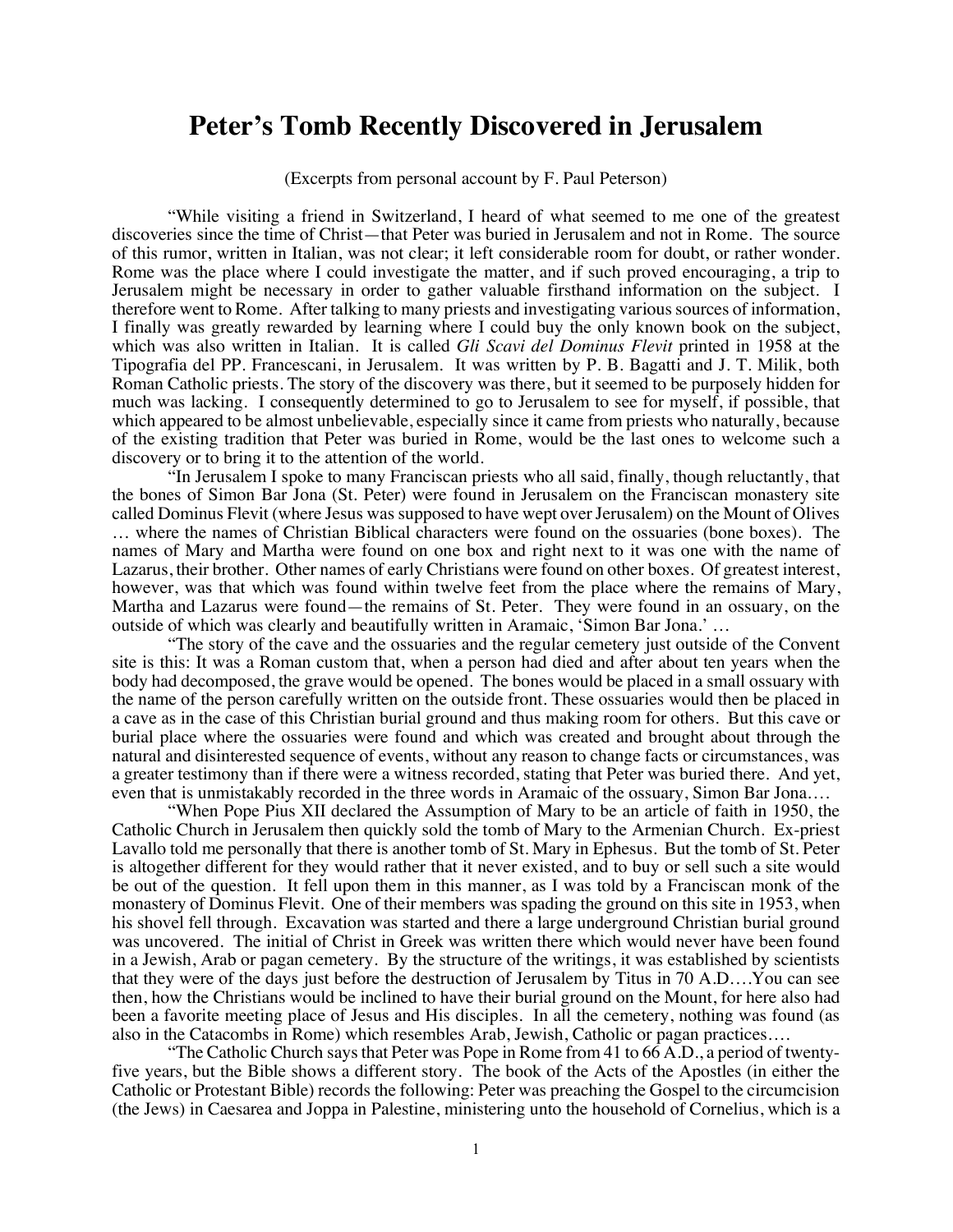distance of 1,800 miles from Rome (Acts 10:23, 24). Soon after, about the year 44 A.D. (Acts 12), Peter was cast into prison in Jerusalem by Herod, but he was released by an angel. Apparently, Peter left Jerusalem and went to Babylon. Peter is not mentioned again until the Jerusalem conference in 49 AD (Acts 15:7).

"Saul was converted in 33 A.D. and became Paul the Apostle (Acts 9). Paul tells us that three years after his conversion in 36 A.D., he 'went up to Jerusalem to see Peter' (Galatians 1:18), and in 49 A.D., fourteen years later, he again went up to Jerusalem (Gal. 2:1, 8), Peter being mentioned. Soon after that he met Peter in Antioch, and as Paul says he 'withstood him to the face, because he was to be blamed,' Gal. 2:11. The evidence is abundant; the truth is clear from the Scriptures ... Very few, if any, have withstood a Pope and lived (except in these days when everybody seems to withstand him). If Peter were Pope it would have been no different. Paul does not only withstand Peter but he rebukes him and blames him of being at fault….

"This ancient Christian burial ground shows that Peter died and was buried in Jerusalem, which is easily understandable since neither history nor the Bible tells of Peter's having been in Rome. To make matters more clear, the Bible tells us that Peter was the Apostle to the Jews. It was Paul who was the Apostle to the Gentiles, and both history and the Bible tells of his being in Rome. No wonder that the Roman Catholic Bishop, Strossniayer, in his great speech against papal infallibility before the Pope and the Council of 1870 said, 'Scaliger, one of the most learned men, has not hesitated to say that St. Peter's episcopate and residence in Rome ought to be classed with ridiculous legends.' Eusebius, one of the most learned men of his time, wrote the Church history up to the year 325 A.D. He said that Peter never was in Rome….

"Mark you, all the priests agree that the Vatican and St. Peter's were built over a pagan cemetery....You realize surely that Christians would never bury their dead in a pagan cemetery, and you may be very sure that pagans would never allow a Christian to be buried in their cemetery. So, even if Peter died in Rome, which is out of the question, surely the pagan cemetery under St. Peter's Basilica would be the last place in which he would have been buried….

"… But they have said that after all these years of excavation under the Vatican, they have discovered Greek words which read, 'Peter is buried here,' and it gives the date 160 A.D. First of all, the very structure of the sentence immediately gives one the impression that either quite recently or long ago, someone put the sign there hoping that it would be taken as authentic in order to establish that which then, and even now, has never been proven. Then there is a discrepancy in the date, for Peter was martyred around the year 62 A.D. and not 160 A.D. Thirdly, why is it that they mention nothing about finding bones under or around the sign? While visiting the Catacombs, one sees a few things which are not becoming to Christians but which tend to indicate that the Christians had some pagan practices similar to those of Rome today. Nothing is said about them, and only after persistent questioning will the Roman Catholic priest, who acts as guide, tell you that those things (images, etc.) were placed there centuries after the early Christian era.

"In 1950, just a few years prior to the discovery of the Christian burial ground in Jerusalem, the Pope made the strange declaration that the bones of St. Peter were found under St. Peter's in Rome. Strange it was, for since beginning to build the church in 1450 (finished in 1626) they erected St. Peter's Tomb (?) under the large dome and Brandini serpentine columns. Since then multiplied millions were thereby deceived into believing that the remains of St. Peter were there, which the hierarchy had all along known was not true, as is proven by the late Pope's declaration. The following was published in Newsweek of July 1, 1957:

'It was in 1950 that Pope Pius XII in his Christmas message announced that the tomb of St. Peter had indeed been found, as tradition held, beneath the immense dome of the Cathedral (there was, however, no evidence that the bones uncovered there belonged to the body of the martyr).' ...

"To make an announcement of such importance when there is absolutely 'no evidence' is rather ridiculous as was also brought out in Time Magazine of October 28, 1957 …

'A thorough account in English of the discoveries beneath St. Peter's was now available … by British archaeologists Jocelyn Toynbee and John Ward Perkins. The authors were not members of the excavating team, but scholars Toynbee (a Roman Catholic) and Perkins (an Anglican) pored over the official Vatican reports painstakingly and examined the diggings. Their careful independent conclusions fell short of the Pope's flat statement.' (The Pope's statement that the remains of St. Peter